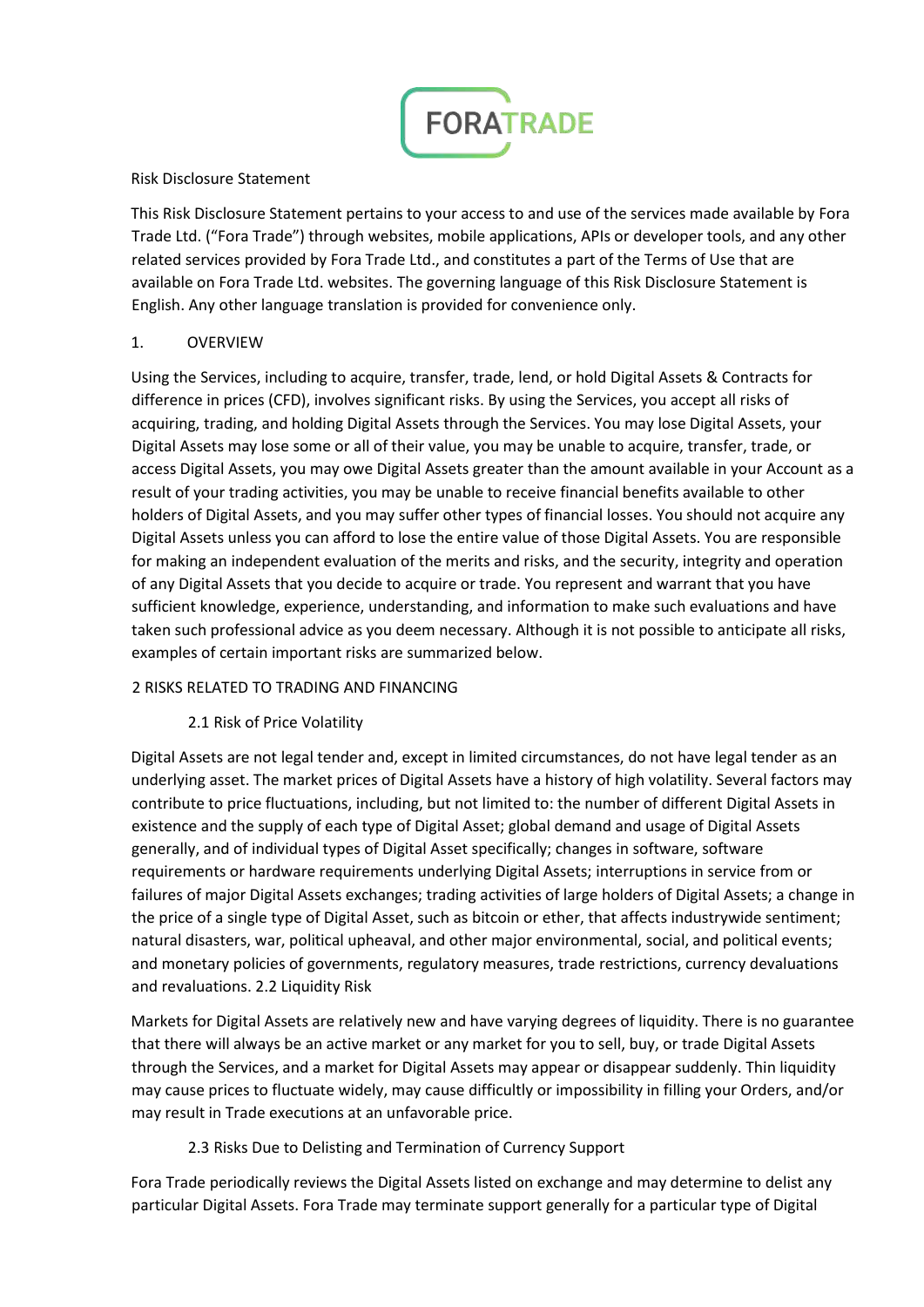Asset or Legal Tender or may remove a particular type of Digital Asset or Legal Tender from the Approved Currencies that are available to you. In any such case, there is a risk that you will lose access to Digital Assets or Legal Tender in your Account if you have not taken action to remove the applicable Funds from your Account prior to any deadlines communicated to you by Fora Trade.

## 2.4 Risks Due to Leverage Effects (Margin Trading)

In margin and contract for difference (CFD) trading of Digital Assets (referred to collectively as "leveraged trading"), the margin principal and profit are not guaranteed. Leveraged trading involves significant risks due to leveraging (in other words, borrowing funds to trade). The more leverage you use, the more you can trade relative to the actual amount of Funds that you invest. Your losses may increase significantly if market prices are inconsistent with your expectations. Fora Trade may execute a compulsory reversing trade of your entire position and settle the transaction using methods established by Fora Trade in its discretion to protect you from escalating losses in the case that the market moves in a direction that is unfavorable to your position, and you may suffer greater losses than the Funds you invested (including the amount of deposited margin). In cases of thin liquidity, it may be difficult to execute a reversing trade, which can potentially increase your losses.

## 2.5 Risks Due to Stop-Out

The "stop-out" process allows Fora Trade to cancel non-executed new Orders, forcibly execute a reversing trade, and settle all of your positions to protect you from escalating losses when your margin falls short of the Fora Trade's prescribed ratio of the margin to required margin. Fora Trade may change this process from time to time at its sole discretion. The amount of a loss will not be determined until the settlement is completed because the final settlement price in the case of a stop-out is determined by market prices. The final settlement price may significantly differ from the one at the time the transaction was initiated due to large changes in market circumstances or other factors. It is possible that your losses may exceed the amount that you deposited in your Account.

#### 2.6 Risks Associated with Lending Feature

When you lend Funds for a Digital Asset trade through the Lending Feature, you risk losing the principal amount of any loans that you make through the Lending Feature if the Borrower defaults on the loan and liquidation of the Borrower's Account fails to cover the Borrower's debt to you. When you borrow Funds for a Digital Asset trade through the Lending Feature, you risk being unable to repay the principal of and accrued interest on such loans (if, for example, the market price of the Digital Asset you purchased with the loan principal falls). If you use the Lending Feature, you must familiarize yourself with all of the terms of any loan offered to you via the Lending Feature and understand how your trading strategies and other market and risk factors can affect your obligations to repay Lenders.

#### 3 RISKS RELATED TO DIGITAL ASSET TECHNOLOGY

#### 3.1 Risks Associated with Underlying Technology

The software, networks, protocols, systems, and other technology (including any blockchain or comparable technology) underlying Digital Assets ("Underlying Technology") may include coding errors or otherwise not function as intended, which may negatively affect the functionality of such Digital Assets. Upgrades to the Underlying Technology after it launches, a hard fork in the Underlying Technology, or a change in how transactions are confirmed through the Underlying Technology may have unintended adverse effects on the corresponding Digital Assets. Digital Assets and their Underlying Technology may be vulnerable to attacks on their security, integrity or operation ("Attacks"), including Attacks using computing power to overwhelm the normal operation of a blockchain or other Underlying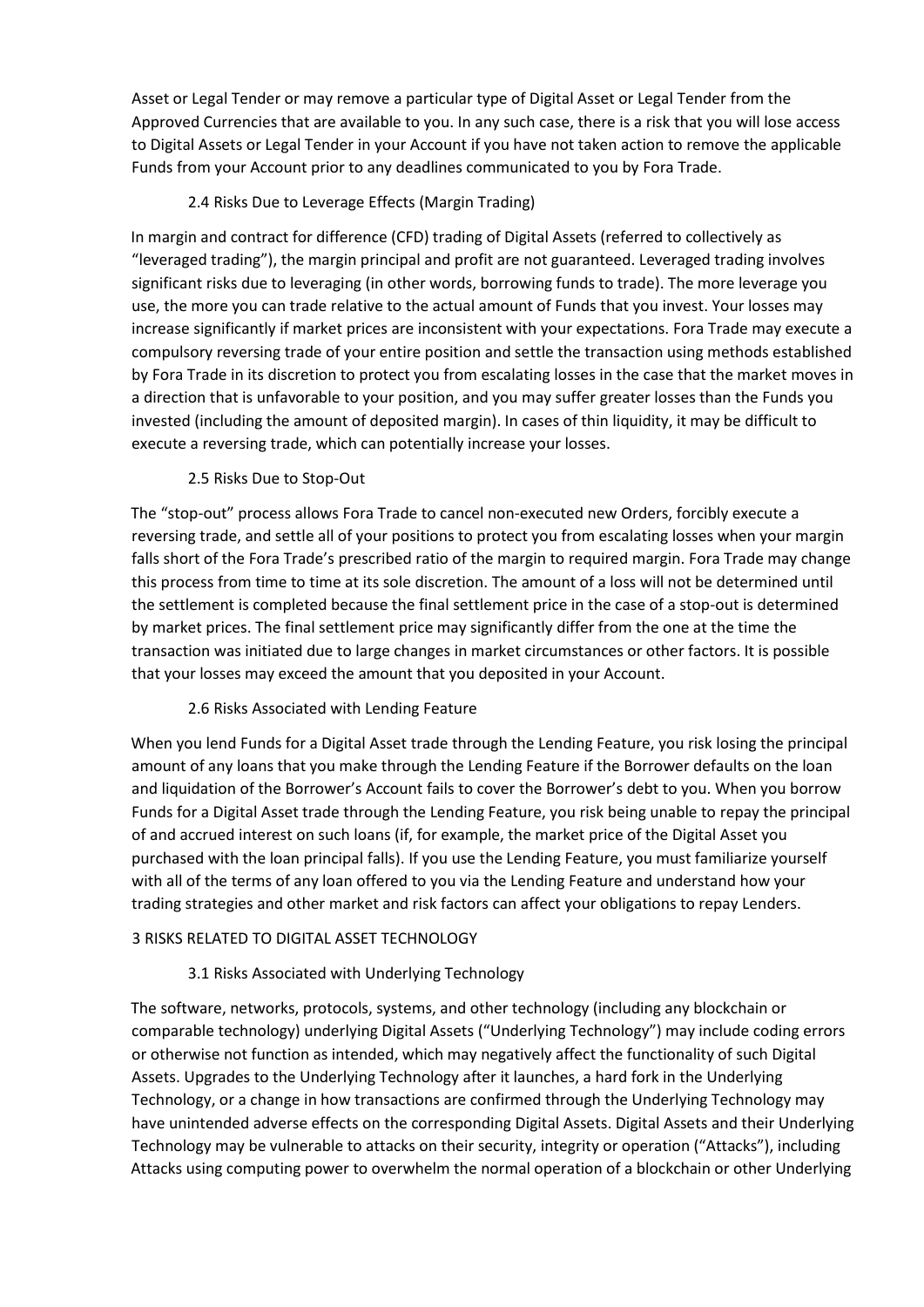Technology. A Digital Asset may be cancelled, lost, or double spent, or may otherwise lose all or most of its value, due to forks, rollbacks, Attacks, changes to the features, characteristics, or properties of Digital Asset, or failure of the Digital Asset to operate as intended.

# 3.2 Risks Due to Digital Asset Verification

As a general matter, an executed Digital Asset transaction must be verified on its underlying network or blockchain before it is confirmed in the recipient Digital Asset address. This means that an executed transaction does not become effective until such verification has occurred. Verification is not required for transactions conducted entirely within the Services (for example, executing a spot or leveraged trade or acquiring Digital Assets through ICO Market). However, the transfer of a Digital Asset between your Account and an External Address must be verified. Therefore, it is possible that the transfer will not be reflected in your account balance, will not be completed, or will be canceled before verification of the transaction is made on the underlying Digital Asset network or blockchain.

#### 4 GENERAL RISKS

#### 4.1 Business Hours Risk

Your access to Digital Asset trading and other activities through the Services is not limited to Fora Trade's regular business hours. There is a risk that abnormal events such as, for example, a communications interruption, power failure, equipment, server, internet, or software malfunction, security breach or cyberattack may occur outside of Fora Trade's regular business hours, and that Fora Trade will not be able to respond to such events as quickly as might be the case during regular business hours. Although Fora Trade makes no guarantee that it will be able to resolve such abnormal events even during regular business hours, the potential for losses may be greater if such events occur outside of regular business hours.

#### 4.2 Risks Due to Changes in Rules and Procedures

You understand that any changes made by Fora Trade to the Terms of Use, Trading Rules, and/or any other rules and procedures regarding Digital Asset transactions may have a negative effect on your use of the Services. For example, changes to trading fees, required margins, or stop order procedures may require you to deposit extra funds and subject you to an increased likelihood of stop-out.

#### 4.3 System Risks

Transactions are executed using an electronic transaction system. If you incorrectly enter the information required to initiate a transaction, your intended transaction might not be executed or an unintended transaction might be executed. The electronic transaction system may be unusable temporarily or for a certain period for various reasons, such as scheduled or emergency system maintenance, system failure (including, for example, malfunctioning telecommunications or system equipment), and telecommunication network problems. As a result, you may be unable to initiate a transaction via the Services or your transaction or instructions may be delayed or may fail to reach Fora Trade's electronic transaction system, and your transaction may be invalidated or suspended. Furthermore, it may not be possible to correct or retrieve any such intended transaction for a variety of reasons, including for example the inability to identify the details of your intended transaction and the system's production of aberrant buy or sell prices during a system failure

#### 4.4 Bankruptcy Risk

Fora Trade may not be able to continue its business due to various causes, such as a change in the external environment (including the enactment of more stringent regulations regarding Digital Assets), a deterioration of Fora Trade's financial condition, or the bankruptcy or discontinuation of service of a